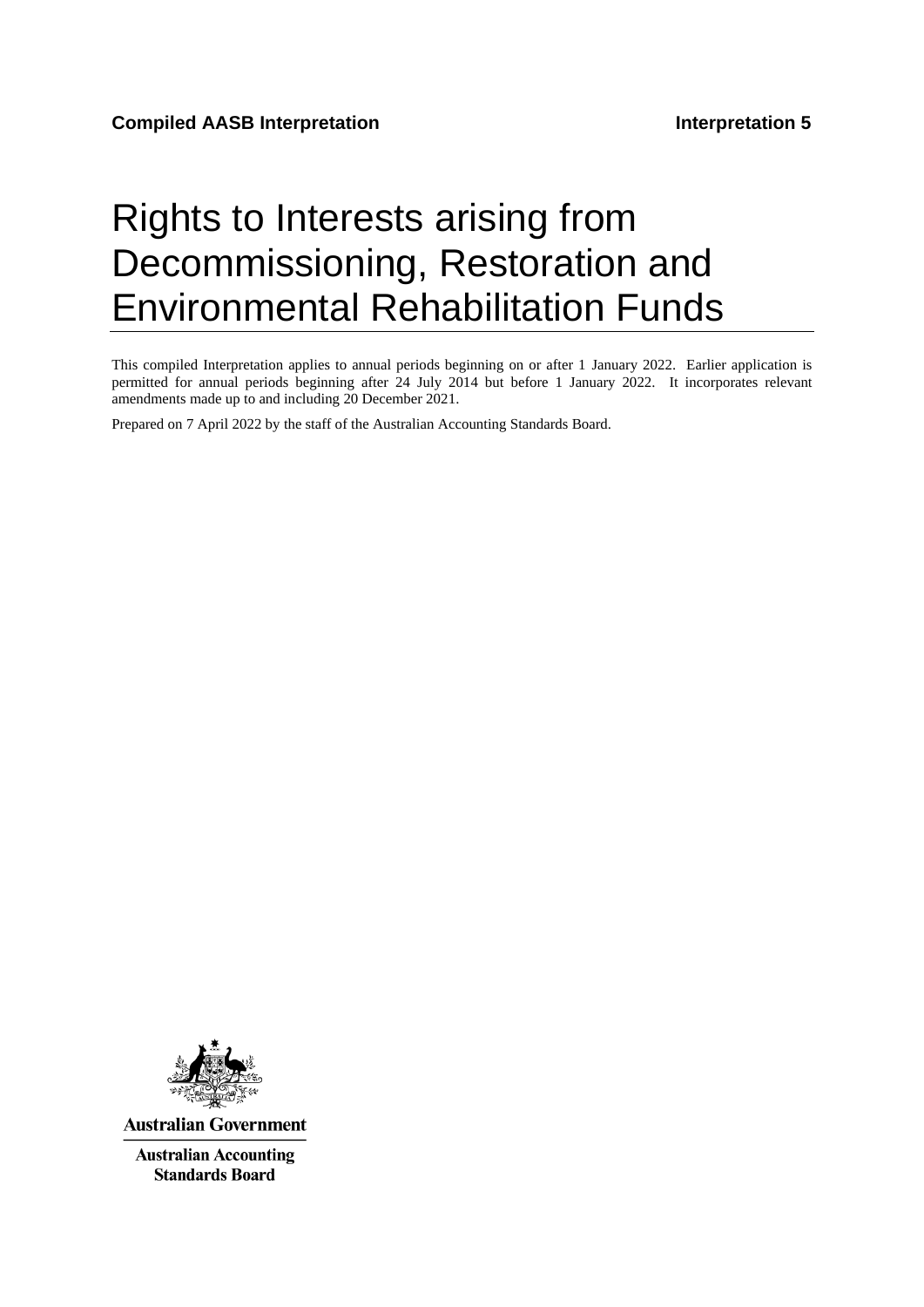# **Obtaining a copy of Interpretations**

Compiled versions of Interpretations, original Interpretations and amending Standards (see Compilation Details) are available on the AASB website: www.aasb.gov.au.

Australian Accounting Standards Board PO Box 204 Collins Street West Victoria 8007 AUSTRALIA

Phone:  $(03)$  9617 7600<br>E-mail: standard@aasb. standard@aasb.gov.au Website: www.aasb.gov.au

## **Other enquiries**

| Phone:  | $(03)$ 9617 7600     |
|---------|----------------------|
| E-mail: | standard@aasb.gov.au |

#### COPYRIGHT

© Commonwealth of Australia 2022

This compiled AASB Interpretation contains IFRS Foundation copyright material. Reproduction within Australia in unaltered form (retaining this notice) is permitted for personal and non-commercial use subject to the inclusion of an acknowledgment of the source. Requests and enquiries concerning reproduction and rights for commercial purposes within Australia should be addressed to The National Director, Australian Accounting Standards Board, PO Box 204, Collins Street West, Victoria 8007.

All existing rights in this material are reserved outside Australia. Reproduction outside Australia in unaltered form (retaining this notice) is permitted for personal and non-commercial use only. Further information and requests for authorisation to reproduce for commercial purposes outside Australia should be addressed to the IFRS Foundation at www.ifrs.org.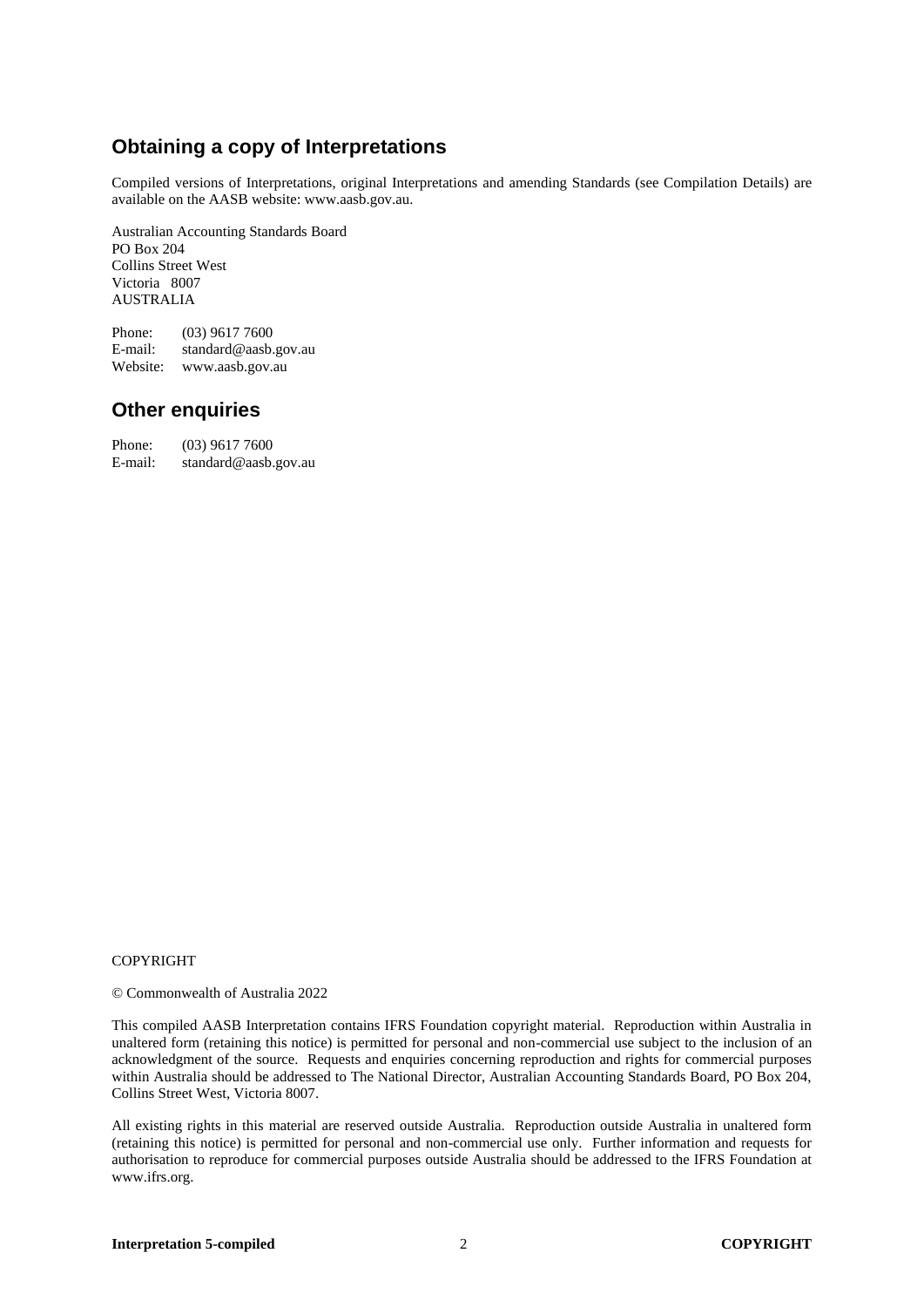# **Contents**

COMPARISON WITH IFRIC 5

#### **AASB INTERPRETATION 5**

*RIGHTS TO INTERESTS ARISING FROM DECOMMISSIONING, RESTORATION AND ENVIRONMENTAL REHABILITATION FUNDS*

|  | from paragraph |
|--|----------------|
|--|----------------|

| <b>REFERENCES</b>                                           |                  |
|-------------------------------------------------------------|------------------|
| <b>BACKGROUND</b>                                           | 1                |
| SCOPE                                                       | $\boldsymbol{4}$ |
| <b>ISSUES</b>                                               | 6                |
| <b>CONSENSUS</b>                                            |                  |
| Accounting for an interest in a fund                        | 7                |
| Accounting for obligations to make additional contributions | 10               |
| Disclosure                                                  | 11               |
| <b>EFFECTIVE DATE</b>                                       | 14               |
| <b>TRANSITION</b>                                           | 15               |
| WITHDRAWAL OF AASB PRONOUNCEMENTS                           | Aus $15.1$       |
| APPENDIX                                                    |                  |
| A Australian simplified disclosures for Tier 2 entities     |                  |
| <b>COMPILATION DETAILS</b>                                  |                  |
| <b>BASIS FOR CONCLUSIONS ON IFRIC 5</b>                     |                  |
| <b>DELETED IFRIC 5 TEXT</b>                                 |                  |
|                                                             |                  |

AASB Interpretation 5 *Rights to Interests arising from Decommissioning, Restoration and Environmental Rehabilitation Funds* (as amended) is set out in paragraphs  $1 - \text{Aus15.1}$  and Appendix A. Interpretations are listed in Australian Accounting Standard AASB 1048 *Interpretation of Standards* and AASB 1057 *Application of Australian Accounting Standards* sets out their application. In the absence of explicit guidance, AASB 108 *Accounting Policies, Changes in Accounting Estimates and Errors* provides a basis for selecting and applying accounting policies.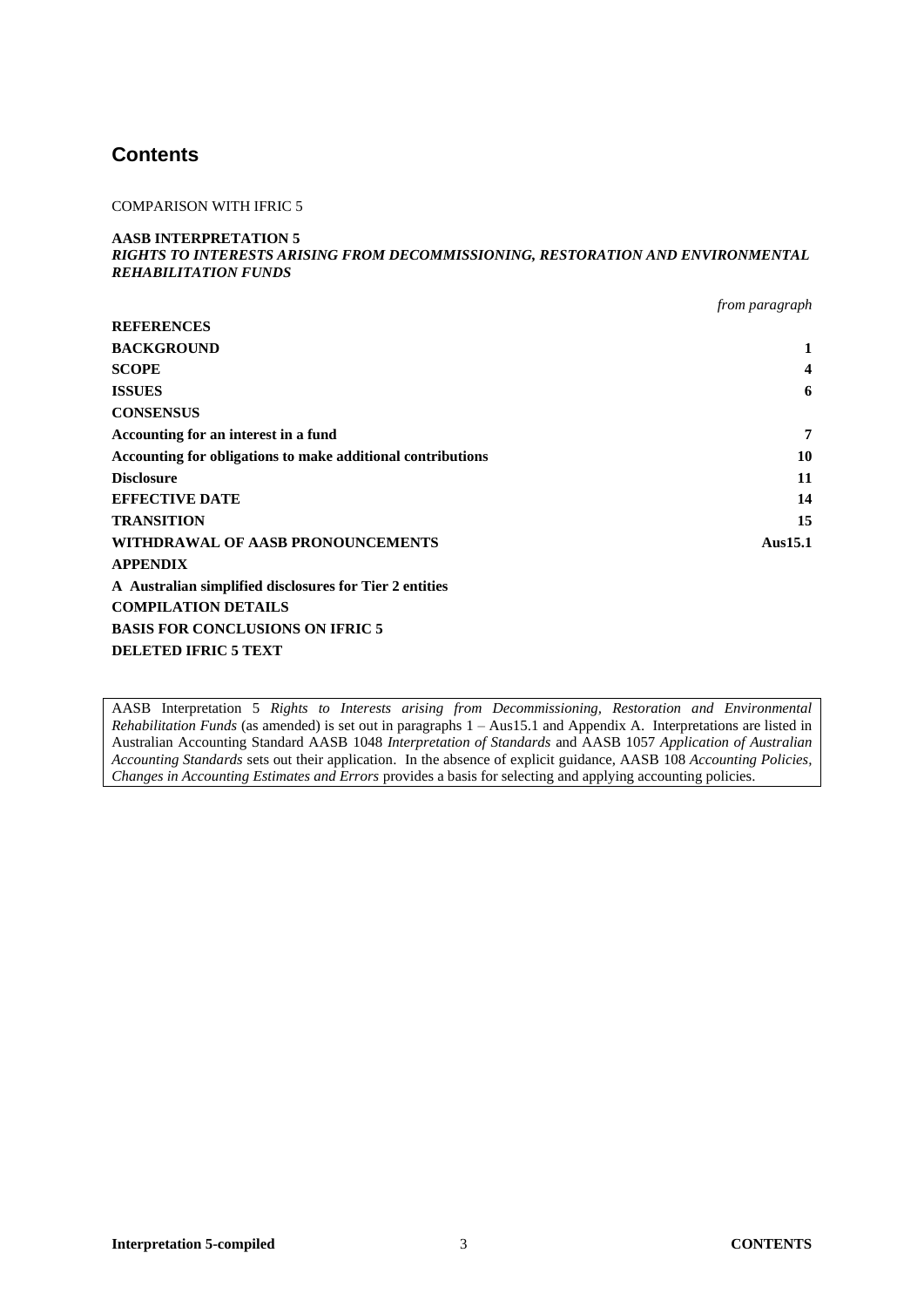# **Comparison with IFRIC 5**

AASB Interpretation 5 *Rights to Interests arising from Decommissioning, Restoration and Environmental Rehabilitation Funds* as amended incorporates Interpretation IFRIC 5 *Rights to Interests arising from Decommissioning, Restoration and Environmental Rehabilitation Funds* as issued and amended by the International Accounting Standards Board (IASB). Australian-specific paragraphs (which are not included in IFRIC 5) are identified with the prefix "Aus". Paragraphs that apply only to not-for-profit entities begin by identifying their limited applicability.

# **Tier 1**

For-profit entities complying with AASB Interpretation 5 also comply with IFRIC 5.

Not-for-profit entities' compliance with IFRIC 5 will depend on whether any "Aus" paragraphs that specifically apply to not-for-profit entities provide additional guidance or contain applicable requirements that are inconsistent with IFRIC 5.

# **Tier 2**

Entities preparing general purpose financial statements under Australian Accounting Standards – Simplified Disclosures (Tier 2) will not be in compliance with IFRS Standards.

AASB 1053 *Application of Tiers of Australian Accounting Standards* explains the two tiers of reporting requirements.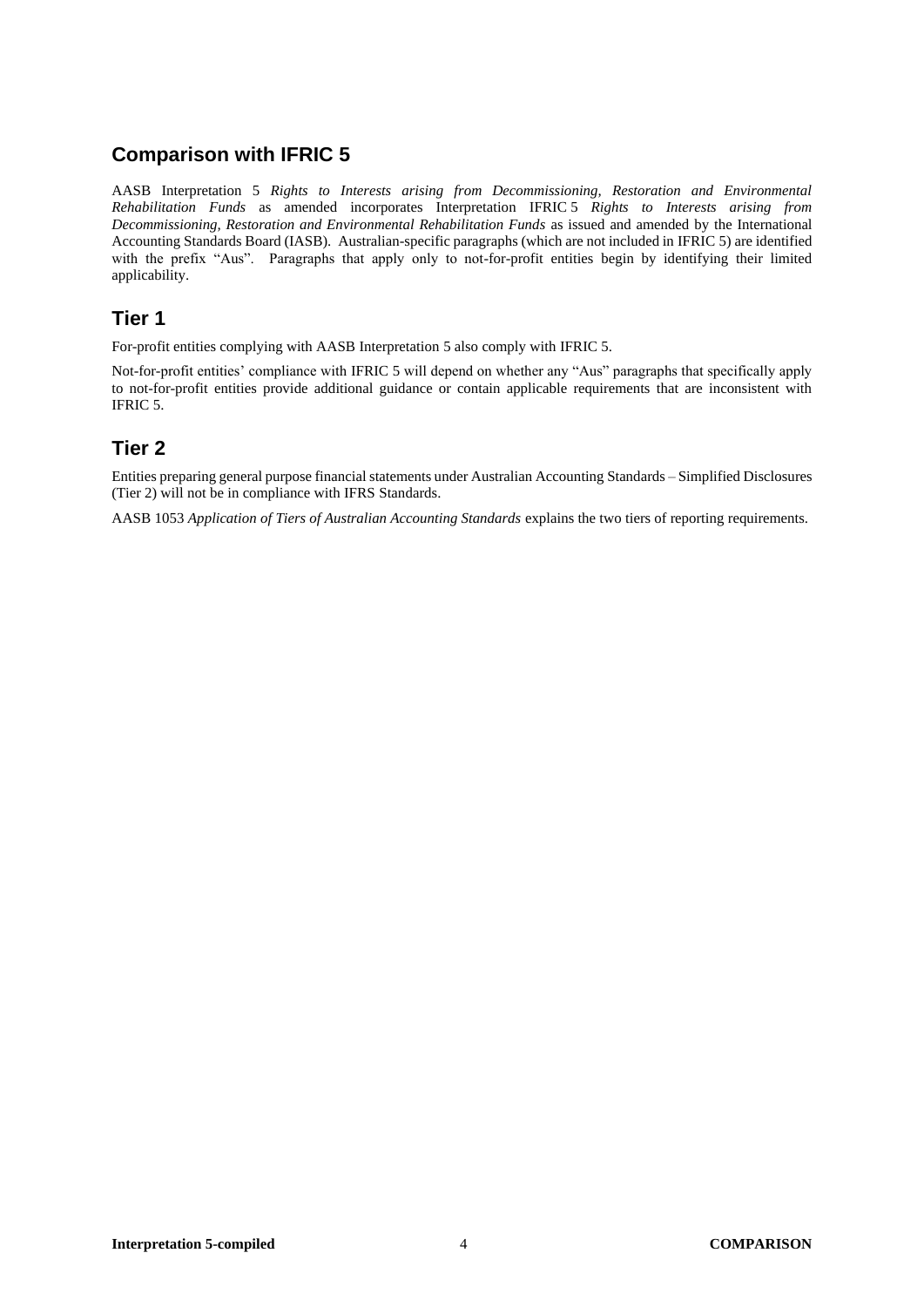# **AASB Interpretation 5**

Interpretation 5 was issued in August 2015.

This compiled version of Interpretation 5 applies to annual periods beginning on or after 1 January 2022. It incorporates relevant amendments contained in other AASB pronouncements up to and including 20 December 2021 (see Compilation Details).

## **AASB Interpretation 5** *Rights to Interests arising from Decommissioning, Restoration and Environmental Rehabilitation Funds*

#### **References**

- AASB 9 *Financial Instruments*
- AASB 10 *Consolidated Financial Statements*
- AASB 11 *Joint Arrangements*
- AASB 108 *Accounting Policies, Changes in Accounting Estimates and Errors*
- AASB 128 *Investments in Associates and Joint Ventures*
- AASB 137 *Provisions, Contingent Liabilities and Contingent Assets*

## **Background**

- 1 The purpose of decommissioning, restoration and environmental rehabilitation funds, hereafter referred to as 'decommissioning funds' or 'funds', is to segregate assets to fund some or all of the costs of decommissioning plant (such as a nuclear plant) or certain equipment (such as cars), or in undertaking environmental rehabilitation (such as rectifying pollution of water or restoring mined land), together referred to as 'decommissioning'.
- 2 Contributions to these funds may be voluntary or required by regulation or law. The funds may have one of the following structures:
	- (a) funds that are established by a single contributor to fund its own decommissioning obligations, whether for a particular site, or for a number of geographically dispersed sites.
	- (b) funds that are established with multiple contributors to fund their individual or joint decommissioning obligations, when contributors are entitled to reimbursement for decommissioning expenses to the extent of their contributions plus any actual earnings on those contributions less their share of the costs of administering the fund. Contributors may have an obligation to make additional contributions, for example, in the event of the bankruptcy of another contributor.
	- (c) funds that are established with multiple contributors to fund their individual or joint decommissioning obligations when the required level of contributions is based on the current activity of a contributor and the benefit obtained by that contributor is based on its past activity. In such cases there is a potential mismatch in the amount of contributions made by a contributor (based on current activity) and the value realisable from the fund (based on past activity).
- 3 Such funds generally have the following features:
	- (a) the fund is separately administered by independent trustees.
	- (b) entities (contributors) make contributions to the fund, which are invested in a range of assets that may include both debt and equity investments, and are available to help pay the contributors' decommissioning costs. The trustees determine how contributions are invested, within the constraints set by the fund's governing documents and any applicable legislation or other regulations.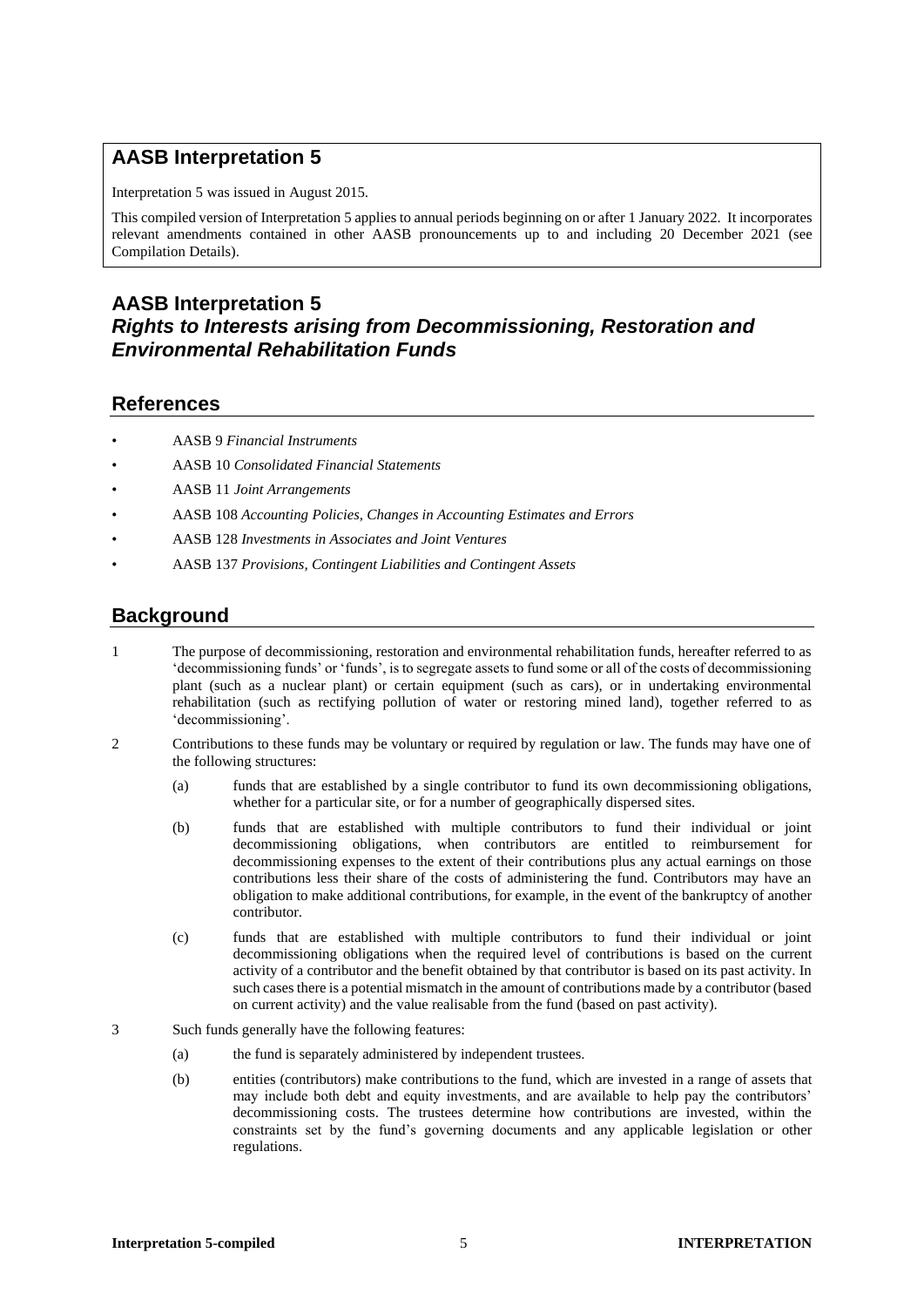- (c) the contributors retain the obligation to pay decommissioning costs. However, contributors are able to obtain reimbursement of decommissioning costs from the fund up to the lower of the decommissioning costs incurred and the contributor's share of assets of the fund.
- (d) the contributors may have restricted access or no access to any surplus of assets of the fund over those used to meet eligible decommissioning costs.

#### **Scope**

- 4 This Interpretation applies to accounting in the financial statements of a contributor for interests arising from decommissioning funds that have both of the following features:
	- (a) the assets are administered separately (either by being held in a separate legal entity or as segregated assets within another entity); and
	- (b) a contributor's right to access the assets is restricted.
- 5 A residual interest in a fund that extends beyond a right to reimbursement, such as a contractual right to distributions once all the decommissioning has been completed or on winding up the fund, may be an equity instrument within the scope of AASB 9 and is not within the scope of this Interpretation.

#### **Issues**

6 The issues addressed in this Interpretation are:

- (a) how should a contributor account for its interest in a fund?
- (b) when a contributor has an obligation to make additional contributions, for example, in the event of the bankruptcy of another contributor, how should that obligation be accounted for?

#### **Consensus**

#### **Accounting for an interest in a fund**

- 7 The contributor shall recognise its obligation to pay decommissioning costs as a liability and recognise its interest in the fund separately unless the contributor is not liable to pay decommissioning costs even if the fund fails to pay.
- 8 The contributor shall determine whether it has control or joint control of, or significant influence over, the fund by reference to AASB 10, AASB 11 and AASB 128. If it does, the contributor shall account for its interest in the fund in accordance with those Standards.
- 9 If a contributor does not have control or joint control of, or significant influence over, the fund, the contributor shall recognise the right to receive reimbursement from the fund as a reimbursement in accordance with AASB 137. This reimbursement shall be measured at the lower of:
	- (a) the amount of the decommissioning obligation recognised; and
	- (b) the contributor's share of the fair value of the net assets of the fund attributable to contributors.

Changes in the carrying value of the right to receive reimbursement other than contributions to and payments from the fund shall be recognised in profit or loss in the period in which these changes occur.

# **Accounting for obligations to make additional contributions**

10 When a contributor has an obligation to make potential additional contributions, for example, in the event of the bankruptcy of another contributor or if the value of the investment assets held by the fund decreases to an extent that they are insufficient to fulfil the fund's reimbursement obligations, this obligation is a contingent liability that is within the scope of AASB 137. The contributor shall recognise a liability only if it is probable that additional contributions will be made.

#### **Disclosure**

11 A contributor shall disclose the nature of its interest in a fund and any restrictions on access to the assets in the fund.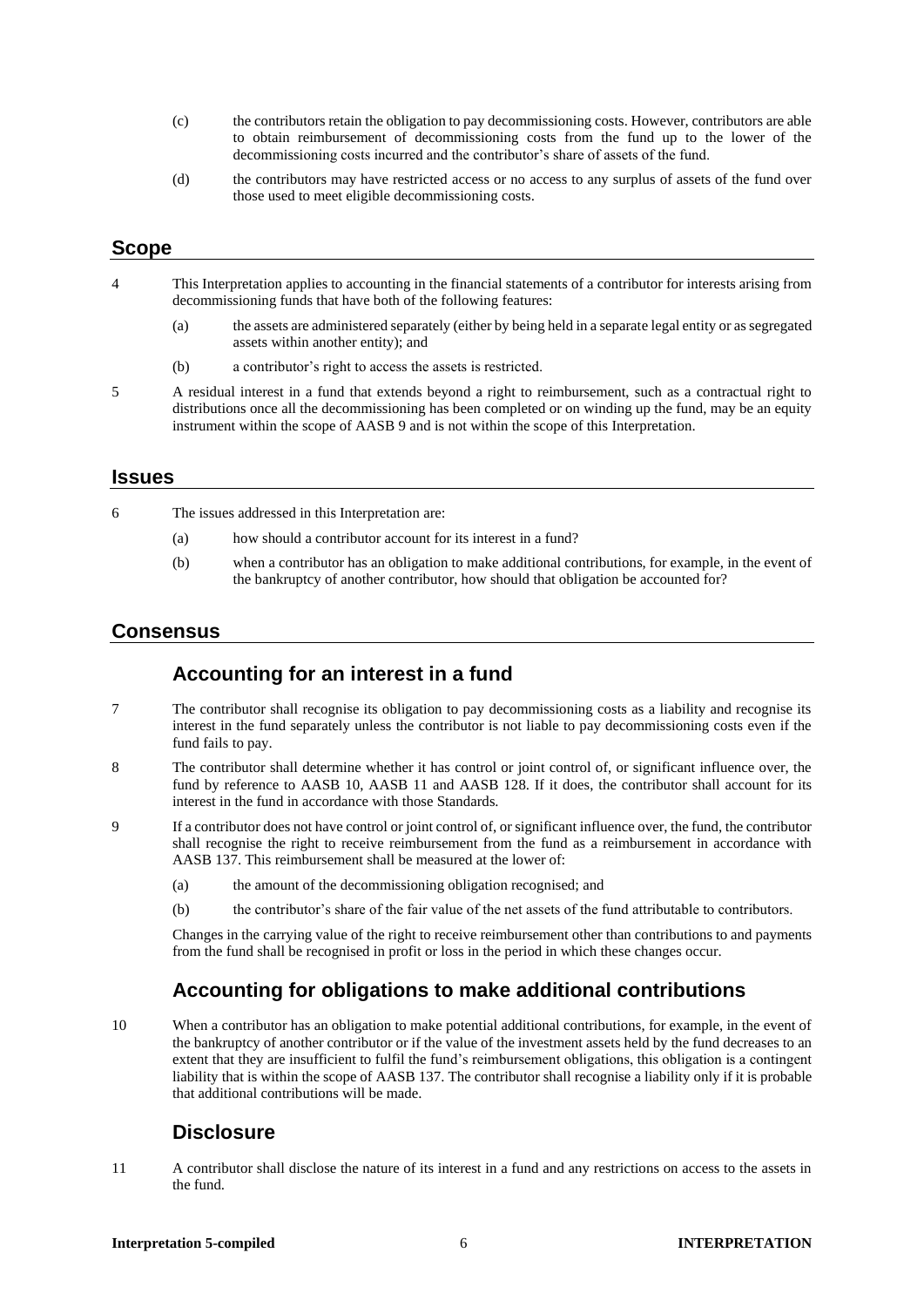- 12 When a contributor has an obligation to make potential additional contributions that is not recognised as a liability (see paragraph 10), it shall make the disclosures required by paragraph 86 of AASB 137.
- 13 When a contributor accounts for its interest in the fund in accordance with paragraph 9, it shall make the disclosures required by paragraph 85(c) of AASB 137.

#### **Effective date**

- 14 An entity shall apply this Interpretation for annual periods beginning on or after 1 January 2018. Earlier application is encouraged for periods beginning after 24 July 2014 but before 1 January 2018. If an entity applies this Interpretation to a period beginning before 1 January 2018, it shall disclose that fact.
- 14A [Deleted]
- 14B [Deleted by the AASB]
- 14C [Deleted]
- 14D AASB 2010-7 *Amendments to Australian Accounting Standards arising from AASB 9 (December 2010)* (as amended) amended paragraph 5 in the previous version of this Interpretation. Paragraph 14A, added by AASB 2010-7, was deleted by AASB 2014-1 *Amendments to Australian Accounting Standards*. Paragraph 14C, added by AASB 2014-1, was deleted by AASB 2014-7 *Amendments to Australian Accounting Standards arising from AASB 9 (December 2014)*. An entity shall apply those amendments when it applies AASB 9.

# **Transition**

15 Changes in accounting policies shall be accounted for in accordance with the requirements of AASB 108.

## **Withdrawal of AASB pronouncements**

Aus15.1 When applied or operative, this Interpretation supersedes Interpretation 5 *Rights to Interests arising from Decommissioning, Restoration and Environmental Rehabilitation Funds* issued in June 2005.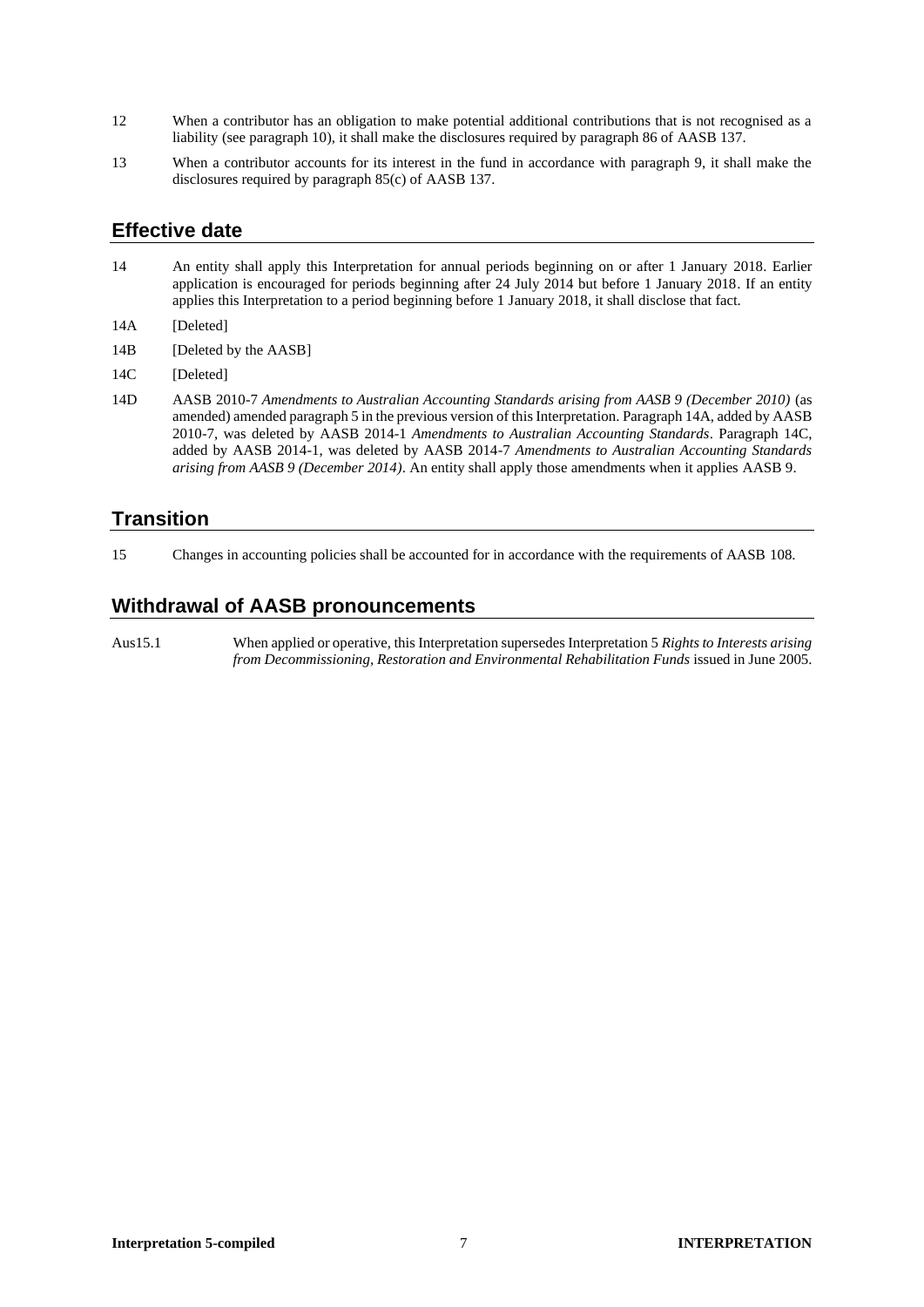# **Appendix A Australian simplified disclosures for Tier 2 entities**

*This appendix is an integral part of the Interpretation.*

**AusA1 Paragraphs 11–13 do not apply to entities preparing general purpose financial statements that apply AASB 1060** *General Purpose Financial Statements – Simplified Disclosures for For-Profit and Not-for-Profit Tier 2 Entities.*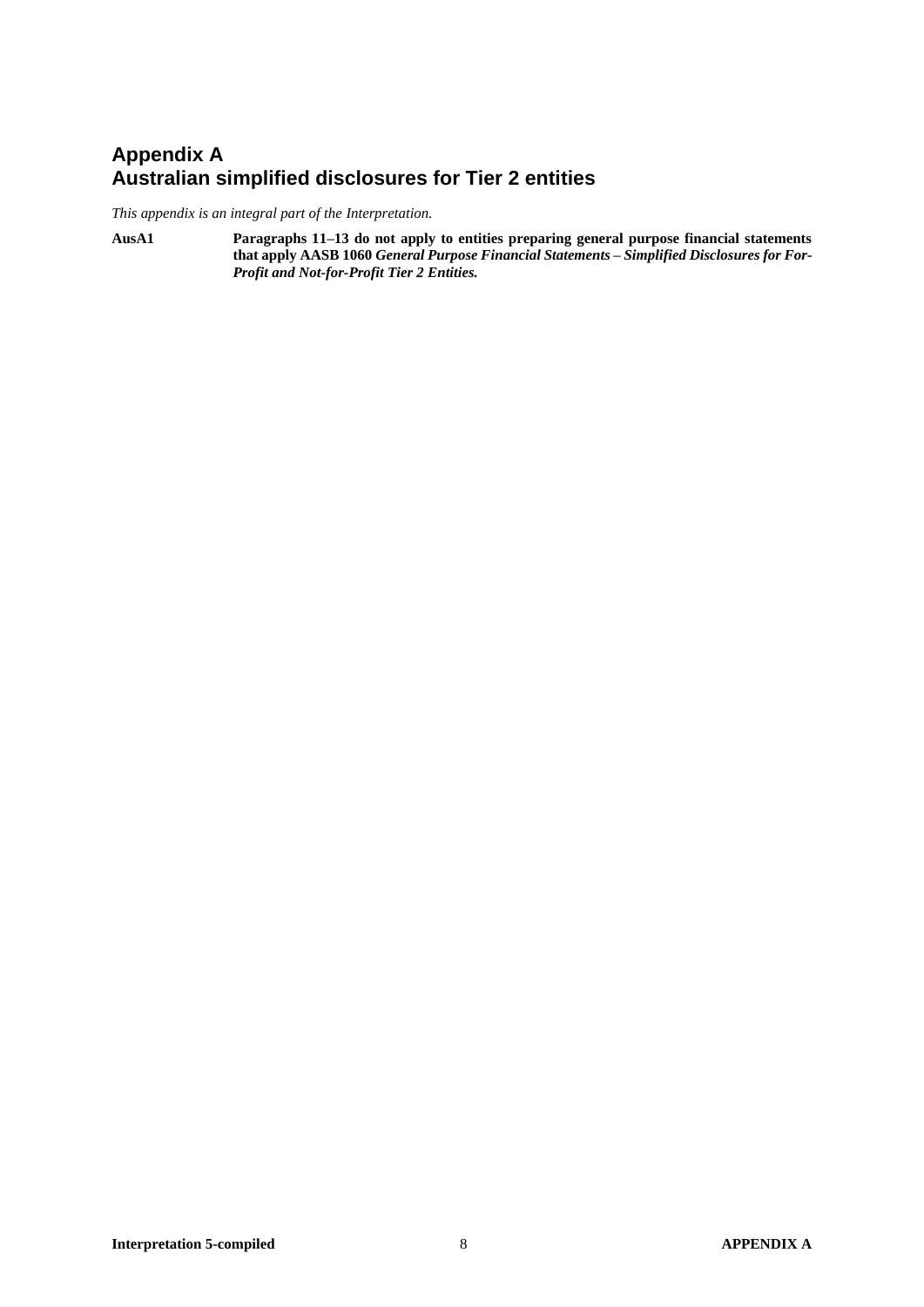# **Compilation details AASB Interpretation 5** *Rights to Interests arising from Decommissioning, Restoration and Environmental Rehabilitation Funds* **(as amended)**

*Compilation details are not part of Interpretation 5.*

This compiled Interpretation applies to annual periods beginning on or after 1 January 2022. It takes into account amendments up to and including 20 December 2021 and was prepared on 7 April 2022 by the staff of the Australian Accounting Standards Board (AASB).

This compilation is not a separate Interpretation issued by the AASB. Instead, it is a representation of Interpretation 5 (August 2015) as amended by other pronouncements, which are listed in the table below.

# **Table of pronouncements**

| <b>Pronouncement</b> | <b>Month/Date issued</b> | <b>Effective date</b><br>(annual periods<br>$\ldots$ on or after $\ldots$ ) | Application, saving or<br>transitional provisions |
|----------------------|--------------------------|-----------------------------------------------------------------------------|---------------------------------------------------|
| Interpretation 5     | Aug 2015                 | (beginning) 1 Jan 2018                                                      | see (a) below                                     |
| AASB 1060            | 6 Mar 2020               | (beginning) 1 Jul 2021                                                      | see (b) below                                     |
| AASB 2021-7          | 20 Dec 2021              | (beginning) 1 Jan 2022                                                      | see (c) below                                     |

(a) Entities may elect to apply this Interpretation to annual periods beginning after 24 July 2014 but before 1 January 2018.

(b) Entities may elect to apply this Standard to annual periods beginning before 1 July 2021.

(c) Entities may elect to apply this Standard to annual periods beginning before 1 January 2022.

# **Table of amendments**

| <b>Paragraph affected</b> | <b>How affected</b> | By  [paragraph/page] |
|---------------------------|---------------------|----------------------|
| I Appendix A              | replaced            | AASB 1060 [page 67]  |
|                           | lamended            | AASB 2021-7 [52]     |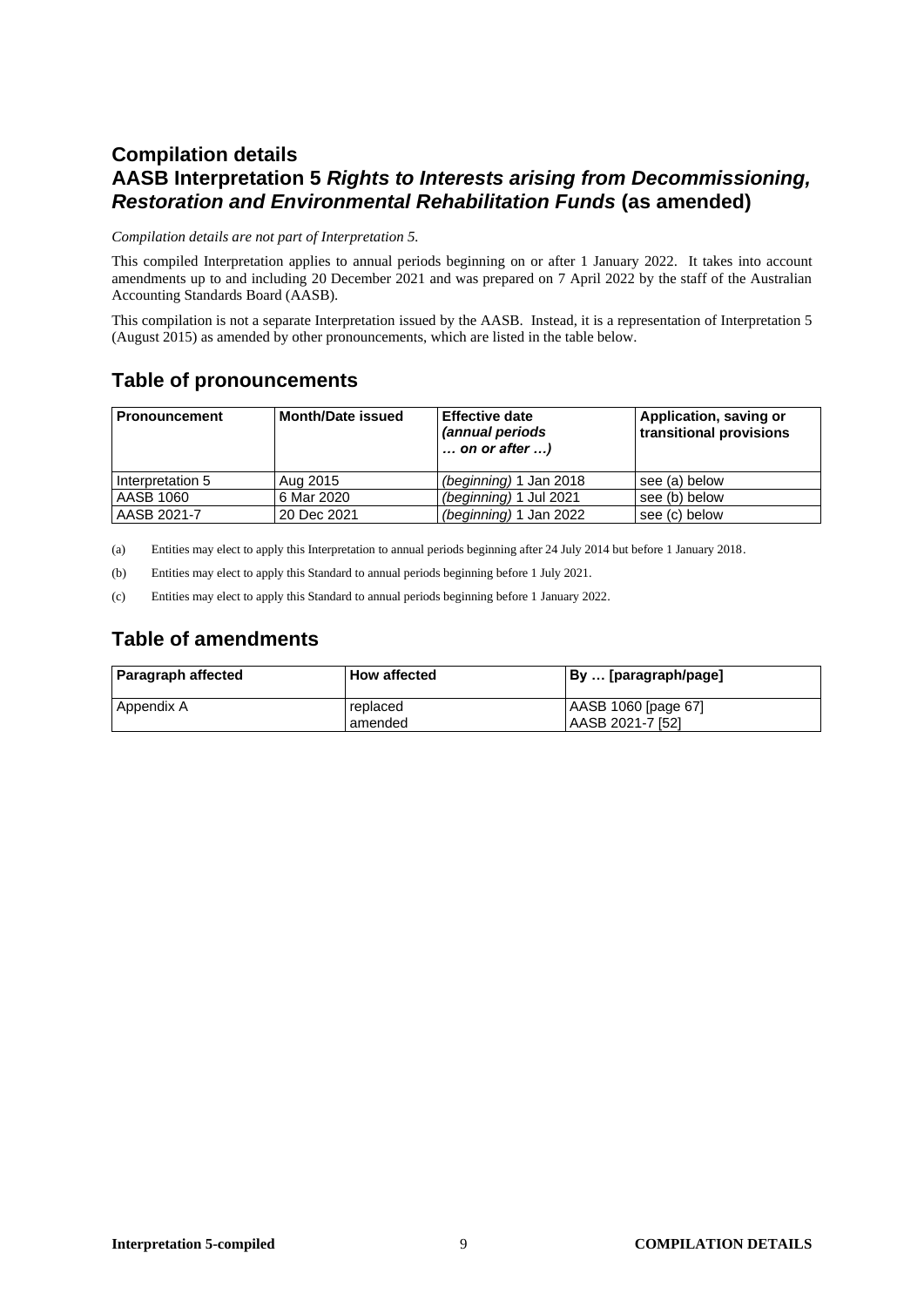# **Basis for Conclusions on IFRIC 5** *Rights to Interests arising from Decommissioning, Restoration and Environmental Rehabilitation Funds*

*This Basis for Conclusions accompanies, but is not part of, AASB Interpretation 5. An IFRIC Basis for Conclusions may be amended to reflect any additional requirements in the AASB Interpretation or AASB Accounting Standards.*

*The original text has been marked up to reflect the revision of IAS 1* Presentation of Financial Statements *in 2007: new text is underlined and deleted text is struck through.*

#### **Introduction**

BC1 This Basis for Conclusions summarises the IFRIC's considerations in reaching its consensus. Individual IFRIC members gave greater weight to some factors than to others.

#### **Background (paragraphs 1–3)**

- BC2 The IFRIC was informed that an increasing number of entities with decommissioning obligations are contributing to a separate fund established to help fund those obligations. The IFRIC was also informed that questions have arisen in practice over the accounting treatment of interests in such funds and that there is a risk that divergent practices may develop. The IFRIC therefore concluded that it should provide guidance to assist in answering the questions in paragraph 6, in particular on the accounting for the asset of the right to receive reimbursement from a fund. On the issue of whether the fund should be consolidated or equity accounted, the IFRIC concluded that the normal requirements of IAS 27 *Consolidated and Separate Financial Statements*, SIC-12 *Consolidation—Special Purpose Entities*, IAS 28 *Investments in Associates*<sup>1</sup> or IAS 31 *Interests in Joint Ventures*<sup>2</sup> apply and that there is no need for interpretative guidance.<sup>3</sup> The IFRIC published its proposed Interpretation on 15 January 2004 as D4 *Decommissioning, Restoration and Environmental Rehabilitation Funds*.
- BC3 Paragraphs 1–3 describe ways in which entities might arrange to fund their decommissioning obligations. Those that are within the scope of the Interpretation are specified in paragraphs 4–6.

# **Scope (paragraphs 4 and 5)**

- BC4 D4 did not precisely define the scope because the IFRIC believed that the large variety of schemes in operation would make any definition inappropriate. However, some respondents to D4 disagreed and commented that the absence of any definition made it unclear when the Interpretation should be applied. As a result, the IFRIC has specified the scope by identifying the features that make an arrangement a decommissioning fund. It has also described the different types of fund and the features that may (or may not) be present.
- BC5 The IFRIC considered whether it should issue a wider Interpretation that addresses similar forms of reimbursement, or whether it should prohibit the application of the Interpretation to other situations by analogy. The IFRIC rejected any widening of the scope, deciding instead to concentrate on the matter referred to it. The IFRIC also decided that there was no reason to prohibit the application of the Interpretation to other situations by analogy and thus the hierarchy of criteria in paragraphs 7–12 of IAS 8 *Accounting Policies, Changes in Accounting Estimates and Errors* would apply, resulting in similar accounting for reimbursements under arrangements that are not decommissioning funds, but have similar features.
- BC6 The IFRIC considered comments from respondents that a contributor may have an interest in the fund that extends beyond its right to reimbursement. In response, the IFRIC added clarification that a residual interest in a fund, such as a contractual right to distributions once all the decommissioning has been completed or on winding up the fund, may be an equity instrument within the scope of IAS 39 *Financial Instruments: Recognition and Measurement*. 4

<sup>1</sup> In May 2011, the Board amended IAS 28 and changed its title to *Investments in Associates and Joint Ventures*.

<sup>2</sup> IFRS 11 *Joint Arrangements*, issued in May 2011, replaced IAS 31.<br><sup>3</sup> The consolidation requirements in IAS 27 and SIC-12 were supersed

<sup>3</sup> The consolidation requirements in IAS 27 and SIC-12 were superseded by IFRS 10 *Consolidated Financial Statements* issued in May 2011.

<sup>4</sup> IFRS 9 *Financial Instruments* replaced IAS 39. IFRS 9 applies to all items that were previously within the scope of IAS 39.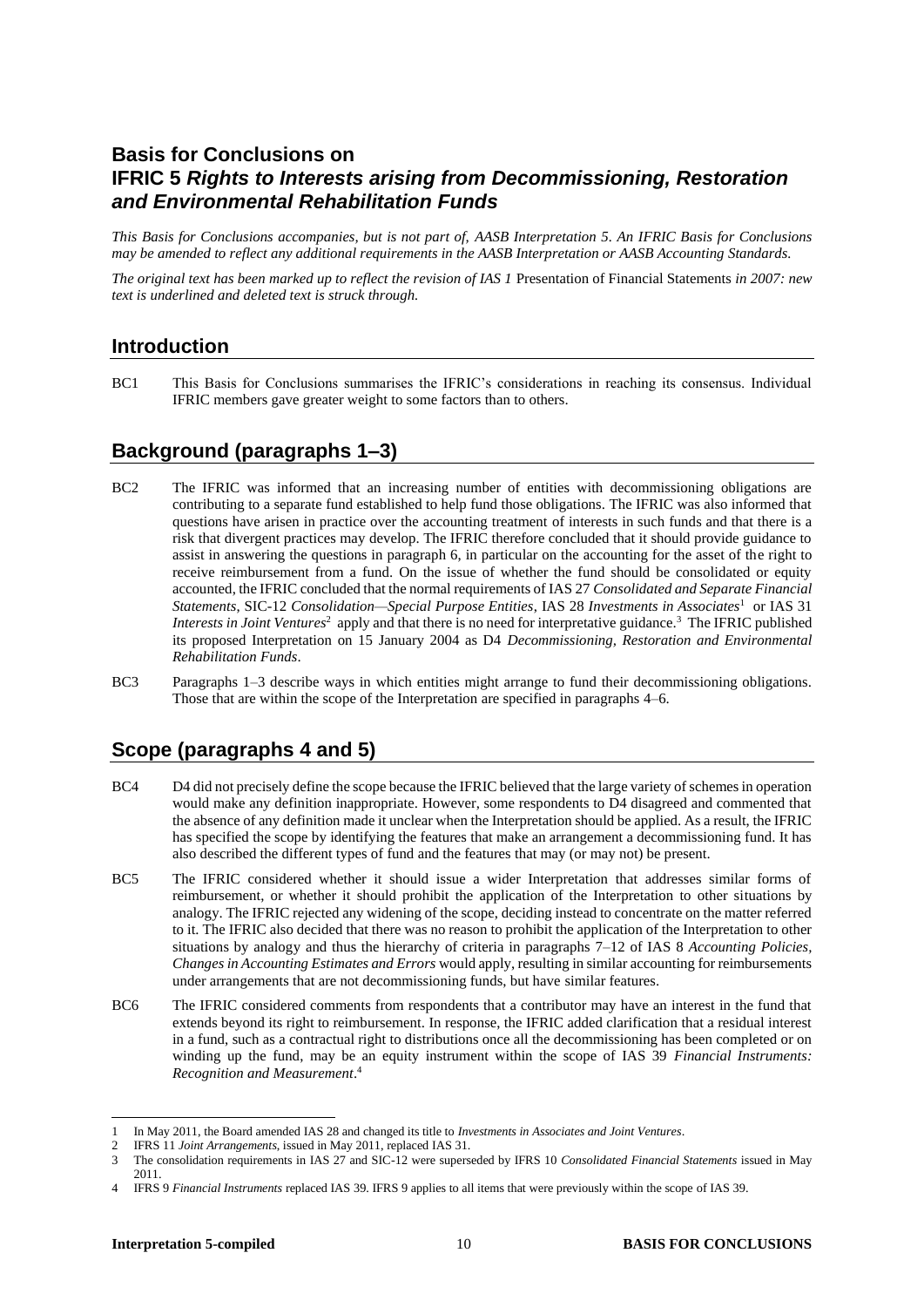## **Accounting for an interest in a fund (paragraphs 7–9)**

- BC7 The IFRIC concluded that the contributor should recognise a liability unless the contributor is not liable to pay decommissioning costs even if the fund fails to pay. This is because the contributor remains liable for the decommissioning costs. Additionally, IAS 37 *Provisions, Contingent Liabilities and Contingent Assets* provides that:
	- (a) when an entity remains liable for expenditure, a provision should be recognised even where reimbursement is available; and
	- (b) if the reimbursement is virtually certain to be received when the obligation is settled, then it should be treated as a separate asset.
- BC8 In concluding that the contributor should recognise separately its liability to pay decommissioning costs and its interest in the fund, the IFRIC also noted the following:
	- (a) There is no legally enforceable right to set off the rights under the decommissioning fund against the decommissioning liabilities. Also, given that the main objective is reimbursement, it is likely that settlement will not be net or simultaneous. Accordingly, treating these rights and liabilities as analogous to financial assets and financial liabilities would not result in offset because the offset criteria in IAS 32 *Financial Instruments: Disclosure and Presentation*<sup>5</sup> are not met.
	- (b) Treating the decommissioning obligation as analogous to a financial liability would not result in derecognition through extinguishment. If the fund does not assume the obligation for decommissioning, the criteria in IAS  $39<sup>6</sup>$  for derecognition of financial liabilities through extinguishment are not met. At best, the fund acts like an in-substance defeasance that does not qualify for derecognition of the liability.
	- (c) It would not be appropriate to treat decommissioning funds as analogous to pension funds, which are presented net of the related liability. This is because, in allowing a net presentation for pension plans in IAS 19 *Employee Benefits*, the International Accounting Standards Board's predecessor organisation, IASC, stated that it believed the situation is 'unique to employee benefit plans and [it did] not intend to permit this net presentation for other liabilities if the conditions in IAS 32 and IAS 39<sup>7</sup> are not met' (IAS 19, Basis for Conclusions paragraph BC68I).<sup>8</sup>
- BC9 As to the accounting for the contributor's interest in the fund, the IFRIC noted that some interests in funds would be within the scope of IAS 27, IAS 28, IAS 31<sup>9</sup> or SIC-12. As noted in paragraph BC2, the IFRIC concluded that, in such cases, the normal requirements of those Standards would apply and there is no need for interpretative guidance.
- BC10 Otherwise, the IFRIC concluded that the contributor has an asset for its right to receive amounts from the fund.

#### **The right to receive reimbursement from a fund and amendment to the scope of IAS 39<sup>10</sup>**

- BC11 The IFRIC noted that under existing IFRSs, there are two forms of rights to reimbursement that would be accounted for differently:
	- (a) A contractual right to receive reimbursement in the form of cash. This meets the definition of a financial asset and is within the scope of IAS 39. Such a financial asset would be classified as an available-for-sale financial asset<sup>11</sup> (unless accounted for using the fair value option) because it does not meet the definitions of a financial asset held for trading, a held-to-maturity investment or a loan or receivable.
	- (b) A right to reimbursement other than a contractual right to receive cash. This does not meet the definition of a financial asset and is within the scope of IAS 37.

<sup>5</sup> In August 2005, IAS 32 was amended as IAS 32 *Financial Instruments: Presentation*.

<sup>6</sup> IFRS 9 *Financial Instruments* replaced IAS 39. IFRS 9 applies to all items that were previously within the scope of IAS 39.

<sup>7</sup> IFRS 9 *Financial Instruments* replaced IAS 39. IFRS 9 applies to all items that were previously within the scope of IAS 39.

<sup>8</sup> Paragraph BC68I was renumbered as paragraph BC186 when IAS 19 was amended in 2011.<br>9 IEBS 11 *Loint Arrangements* issued in May 2011 replaced IAS 31

<sup>9</sup> IFRS 11 *Joint Arrangements*, issued in May 2011, replaced IAS 31.

<sup>10</sup> IFRS 9 *Financial Instruments* replaced IAS 39. IFRS 9 applies to all items that were previously within the scope of IAS 39.

<sup>11</sup> IFRS 9 *Financial Instruments* eliminated the categories of available-for-sale and held-to-maturity financial assets.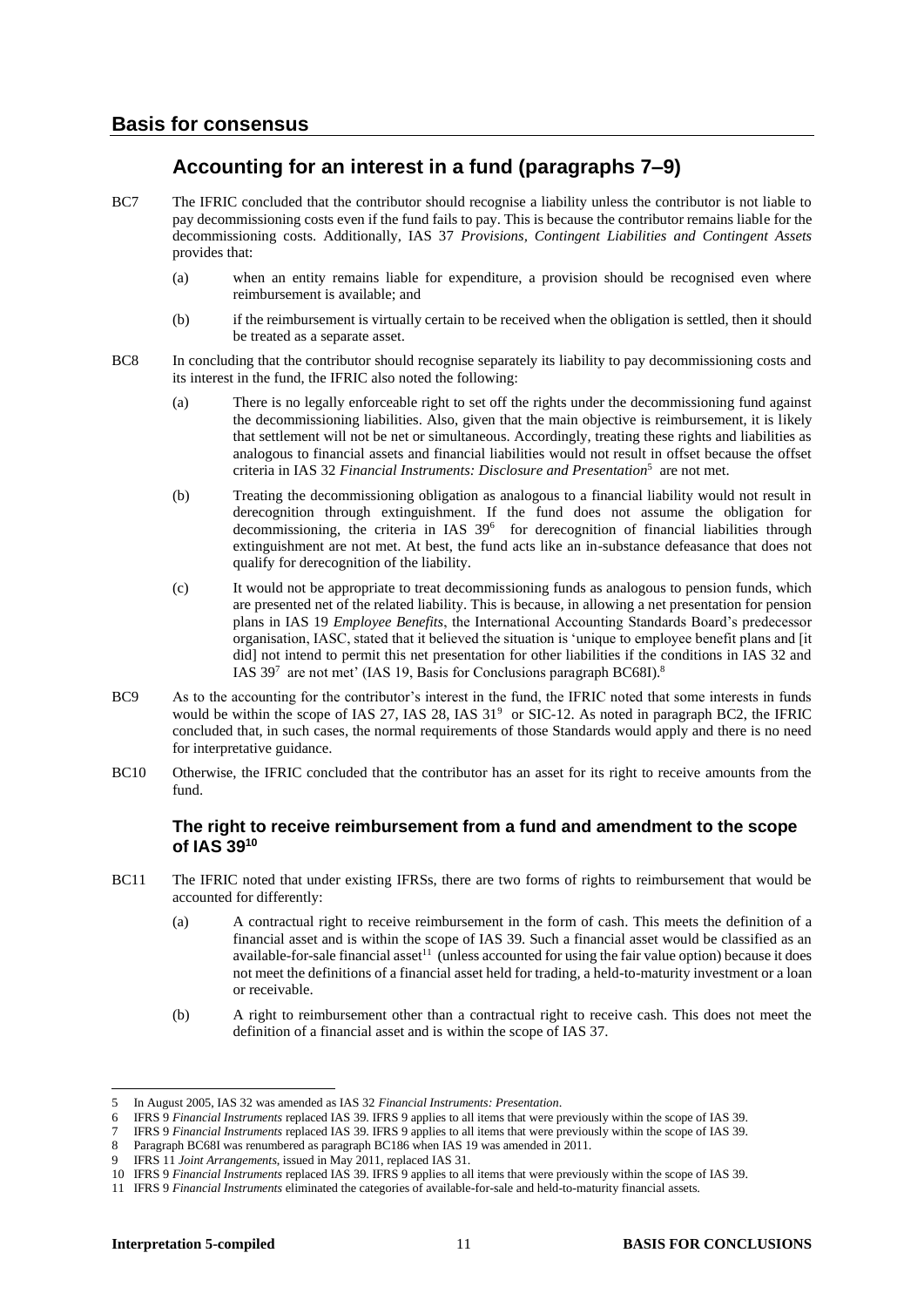- BC12 The IFRIC concluded that both these forms of reimbursement have economically identical effects. Therefore accounting for both forms in the same way would provide relevant and reliable information to a user of the financial statements. However, the IFRIC noted that this did not appear possible under existing IFRSs because some such rights are within the scope of IAS 39, and others are not. Therefore, it asked the Board to amend the scope of IAS 39 to exclude rights to reimbursement for expenditure required to settle:
	- (a) a provision that has been recognised in accordance with IAS 37; and
	- (b) obligations that had been originally recognised as provisions in accordance with IAS 37, but are no longer provisions because their timing or amount is no longer uncertain. An example of such a liability is one that was originally recognised as a provision because of uncertainty about the timing of the cash outflow, but subsequently becomes another type of liability because the timing is now certain.
- BC13 This amendment was approved by the Board and is set out in the Appendix of IFRIC  $5.^{12}$  As a result, all such rights to reimbursement are within the scope of IAS 37.
- BC14 The IFRIC noted that paragraph 53 of IAS 37 specifies the accounting for rights to receive reimbursement. It requires this right to reimbursement to be separately recognised when it is virtually certain that reimbursement will be received if the contributor settles the obligation. The IFRIC also noted that this paragraph prohibits the recognition of an asset in excess of the recognised liability. For example, rights to receive reimbursement to meet decommissioning liabilities that have yet to be recognised as a provision are not recognised. Accordingly, the IFRIC concluded that when the right to reimbursement is virtually certain to be received if the contributor settles its decommissioning obligation, it should be measured at the lower of the amount of the decommissioning obligation recognised and the reimbursement right.
- BC15 The IFRIC discussed whether the reimbursement right should be measured at:
	- (a) the contributor's share of the fair value of the net assets of the fund attributable to contributors, taking into account any inability to access any surplus of the assets of the fund over eligible decommissioning costs (with any obligation to make good potential defaults of other contributors being treated separately as a contingent liability); or
	- (b) the fair value of the reimbursement right (which would normally be lower than (a) because of the risks involved, such as the possibility that the contributor may be required to make good defaults of other contributors).
- BC16 The IFRIC noted that the right to reimbursement relates to a decommissioning obligation for which a provision would be recognised and measured in accordance with IAS 37. Paragraph 36 of IAS 37 requires such provisions to be measured at 'the best estimate of the expenditure required to settle the present obligation at the balance sheet date end of the reporting period'. The IFRIC noted that the amount in paragraph  $BC15(a)$ —ie the contributor's share of the fair value of the net assets of the fund attributable to contributors, taking into account any inability to access any surplus of the assets of the fund over eligible decommissioning costs—is the best estimate of the amount available to the contributor to reimburse it for expenditure it had incurred to pay for decommissioning. Thus, the amount of the asset recognised would be consistent with the amount of the liability recognised.
- BC17 In contrast, the IFRIC noted that the amount in paragraph BC15(b)—ie the fair value of the reimbursement right—would take into account the factors such as liquidity that the IFRIC believed to be difficult to measure reliably. Furthermore, this amount would be lower than that in paragraph BC15(a) because it reflects the possibility that the contributor may be required to make potential additional contributions in the event of default by other contributors. The IFRIC noted that its decision that the obligation to make potential additional contributions should be treated as a contingent liability in accordance with IAS 37 (see paragraphs BC22– BC25) would result in double-counting of the risk of the additional contribution being required if the measure in paragraph BC15(b) were to be used.
- BC18 Consequently, the IFRIC concluded that the approach in paragraph BC15(a) would provide the most useful information to users.

#### **The asset cap**

BC19 Many respondents to D4 expressed concern about the 'asset cap' that is imposed by the requirement in paragraph 9. This asset cap limits the amount recognised as a reimbursement asset to the amount of the decommissioning obligation recognised. These respondents argued that rights to benefit in excess of this amount give rise to an additional asset, separate from the reimbursement asset. Such an additional asset may arise in a number of ways, for example:

<sup>12</sup> The amendment has been incorporated into the text of IAS 39 as published in this volume.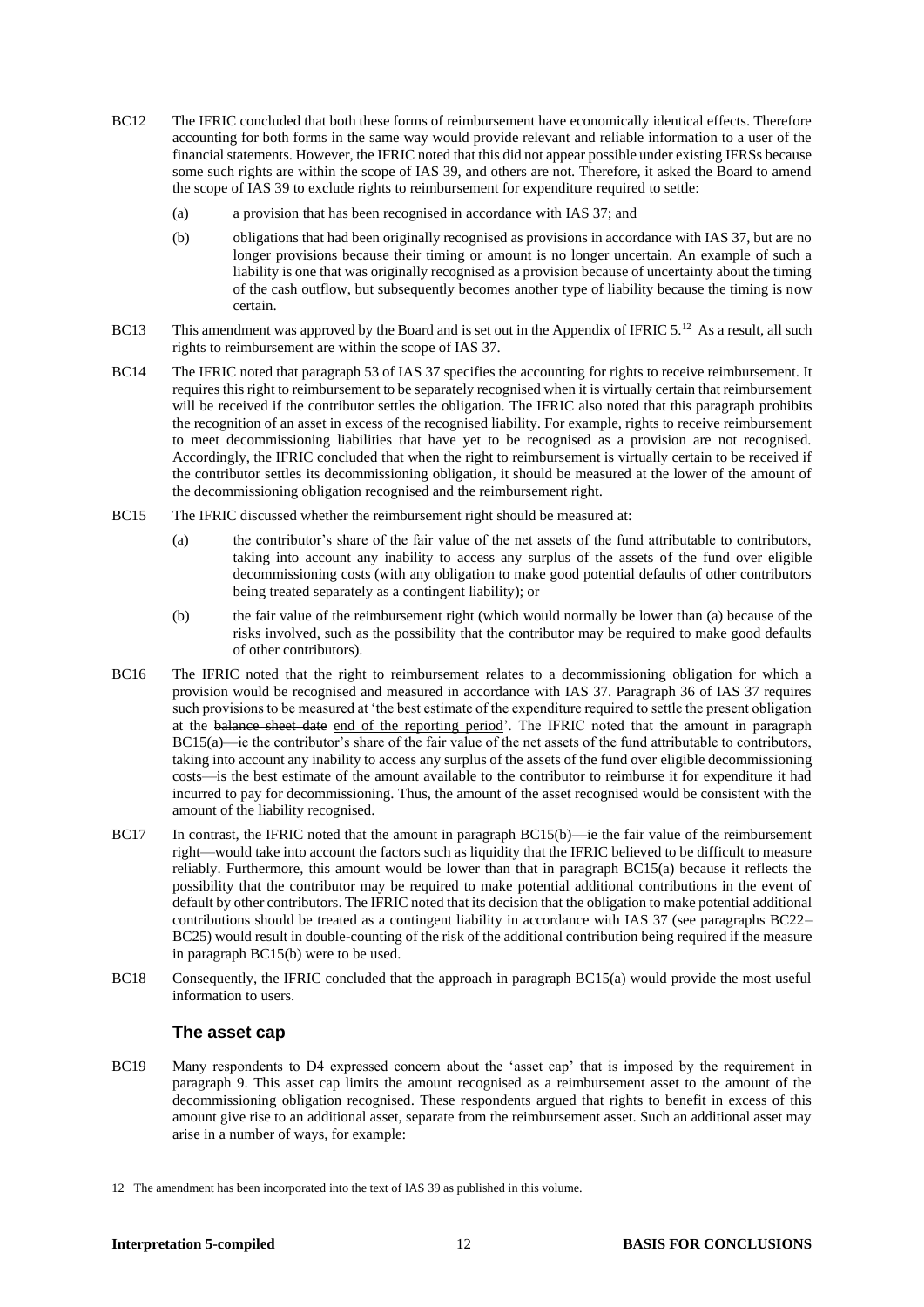- (a) the contributor has the right to benefit from a repayment of any surplus in the fund that exists once all the decommissioning has been completed or on winding up the fund.
- (b) the contributor has the right to benefit from reduced contributions to the fund or increased benefits from the fund (eg by adding new sites to the fund for no additional contributions) in the future.
- (c) the contributor expects to obtain benefit from past contributions in the future, based on the current and planned level of activity. However, because contributions are made before the decommissioning obligation is incurred, IAS 37 prevents recognition of an asset in excess of the obligation.
- BC20 The IFRIC concluded that a right to benefit from a repayment of any surplus in the fund that exists once all the decommissioning has been completed or on winding up the fund may be an equity instrument within the scope of IAS 39,<sup>13</sup> in which case IAS 39 would apply. However, the IFRIC agreed that an asset should not be recognised for other rights to receive reimbursement from the fund. Although the IFRIC had sympathy with the concerns expressed by constituents that there may be circumstances in which it would seem appropriate to recognise an asset in excess of the reimbursement right, it concluded that it would be inconsistent with paragraph 53 of IAS 37 (which requires that 'the amount recognised for the reimbursement should not exceed the amount of the provision') to recognise this asset. The IFRIC also noted that the circumstances in which this additional asset exists are likely to be limited, and apply only when a contributor has restricted access to a surplus of fund assets that does not give it control, joint control or significant influence over a fund. The IFRIC expects that most such assets would not meet the recognition criteria in the *Framework*<sup>14</sup> because they are highly uncertain and cannot be measured reliably.
- BC21 The IFRIC also considered arguments that there should not be a difference between the treatment of a surplus when a fund is accounted for as a subsidiary, joint venture or associate, and when it is not. However, the IFRIC noted that, under IFRSs, restrictions on assets in subsidiaries, joint ventures or associates do not affect recognition of those assets. Hence it concluded that the difference in treatment between funds accounted for as subsidiaries, joint ventures or associates and those accounted for as a reimbursement right is inherent in IFRSs. The IFRIC also concluded that this is appropriate because, in the former case, the contributor exercises a degree of control not present in the latter case.

## **Obligations to make additional contributions (paragraph 10)**

- BC22 In some cases, a contributor has an obligation to make potential additional contributions, for example, in the event of the bankruptcy of another contributor.
- BC23 The IFRIC noted that by 'joining' the fund, a contributor may assume the position of guarantor of the contributions of the other contributors, and hence become jointly and severally liable for the obligations of other contributors. Such an obligation is a present obligation of the contributor, but the outflow of resources associated with it may not be probable. The IFRIC noted a parallel with the example in paragraph 29 of IAS 37, which states that 'where an entity is jointly and severally liable for an obligation, the part of the obligation that is expected to be met by other parties is treated as a contingent liability.' Accordingly, the IFRIC concluded that a liability would be recognised by the contributor only if it is probable that it will make additional contributions. The IFRIC noted that such a contingent liability may arise both when the contributor's interest in the fund is accounted for as a reimbursement right and when it is accounted for in accordance with IAS 27, IAS 28, IAS  $31^{15}$  or SIC-12.
- BC24 The IFRIC considered the argument that an obligation to make good potential shortfalls of other contributors is a financial instrument (ie a financial guarantee) as defined in IAS 32 and hence should be accounted for in accordance with IAS 39.<sup>16</sup> The grounds for this point of view are that the contributor has an obligation to deliver cash to the fund, and the fund has a right to receive cash from the contributor if a shortfall in contributions arises. However, the IFRIC noted that:
	- (a) a contractual obligation to make good shortfalls of other contributors is a financial guarantee. Financial guarantee contracts that provide for payments to be made if the debtor fails to make payment when due are excluded from the scope of IAS 39.
	- (b) when the obligation is not contractual, but rather arises as a result of regulation, it is not a financial liability as defined in IAS 32 nor is it within the scope of IAS 39.
- BC25 Therefore, the IFRIC concluded that an obligation to make additional contributions in the event of specified circumstances should be treated as a contingent liability in accordance with IAS 37.

<sup>13</sup> IFRS 9 *Financial Instruments* replaced IAS 39. IFRS 9 applies to all items that were previously within the scope of IAS 39.

<sup>14</sup> The reference to the *Framework* is to IASC's *Framework for the Preparation and Presentation of Financial Statements*, adopted by the IASB in 2001. In September 2010 the IASB replaced the *Framework* with the *Conceptual Framework for Financial Reporting*.

<sup>15</sup> IFRS 11 *Joint Arrangements*, issued in May 2011, replaced IAS 31.

<sup>16</sup> IFRS 9 *Financial Instruments* replaced IAS 39. IFRS 9 applies to all items that were previously within the scope of IAS 39.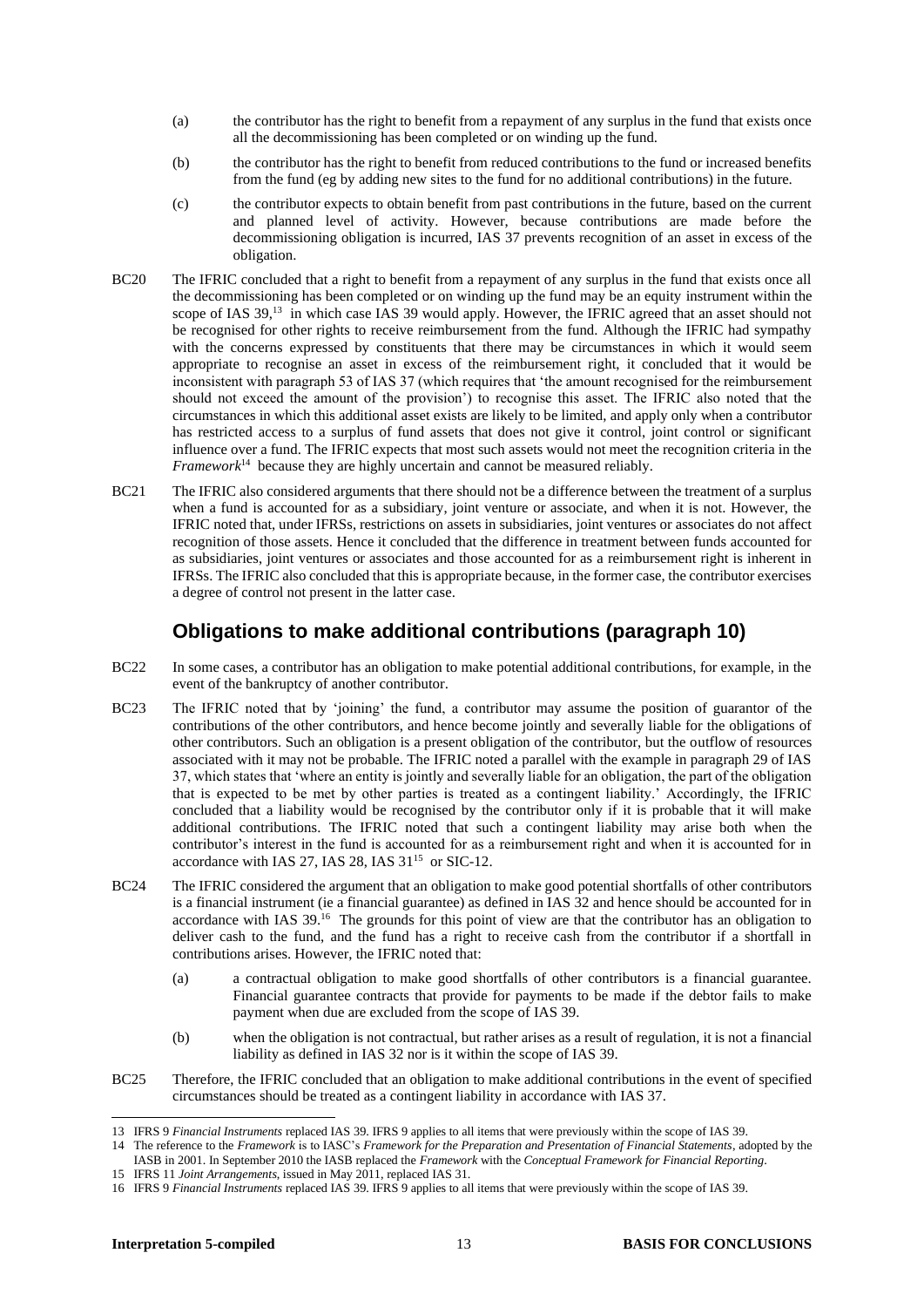# **Disclosure (paragraphs 11–13)**

BC26 The IFRIC noted that the contributor may not be able to access the assets of the fund (including cash or cash equivalents) for many years (eg until it undertakes the decommissioning), if ever. Therefore, the IFRIC concluded that the nature of the contributor's interest and the restriction on access should be disclosed. The IFRIC also concluded that this disclosure is equally relevant when a contributor's interest in a fund is accounted for by consolidation, proportional consolidation<sup>17</sup> or using the equity method because the contributor's ability to access the underlying assets may be similarly restricted.

## **Effective date and transition (paragraphs 14 and 15)**

- BC27 D4 proposed that the Interpretation should be effective for annual periods beginning on a date set at three months after the Interpretation was finalised. The IFRIC considered the view of some respondents that the Interpretation should apply from 1 January 2005 (an earlier date) on the grounds that this is the date from which many entities will adopt IFRSs, and hence adopting the Interpretation at that time would promote comparability between periods. However, the IFRIC noted its general practice is to allow at least three months between finalising an Interpretation and its application, to enable entities to obtain the Interpretation and implement any necessary systems changes. In addition, the IFRIC considered the Board's concern that the amendment to IAS 39<sup>18</sup> issued as part of the Interpretation would change the 'stable platform' of Standards that are in force for entities that will apply IFRSs for the first time in 2005. Therefore, the IFRIC decided to require that the Interpretation should be applied for annual periods beginning on or after 1 January 2006, with earlier application encouraged.
- BC28 The IFRIC observed that the implementation of the Interpretation is not expected to be problematic. Therefore, the IFRIC concluded that IAS 8 should apply. Respondents to D4 did not disagree with this conclusion.

<sup>17</sup> IFRS 11 *Joint Arrangements*, issued in May 2011, replaced IAS 31. IFRS 11 does not permit an entity to use 'proportional consolidation' for accounting for interests in joint ventures.

<sup>18</sup> IFRS 9 *Financial Instruments* replaced IAS 39. IFRS 9 applies to all items that were previously within the scope of IAS 39.